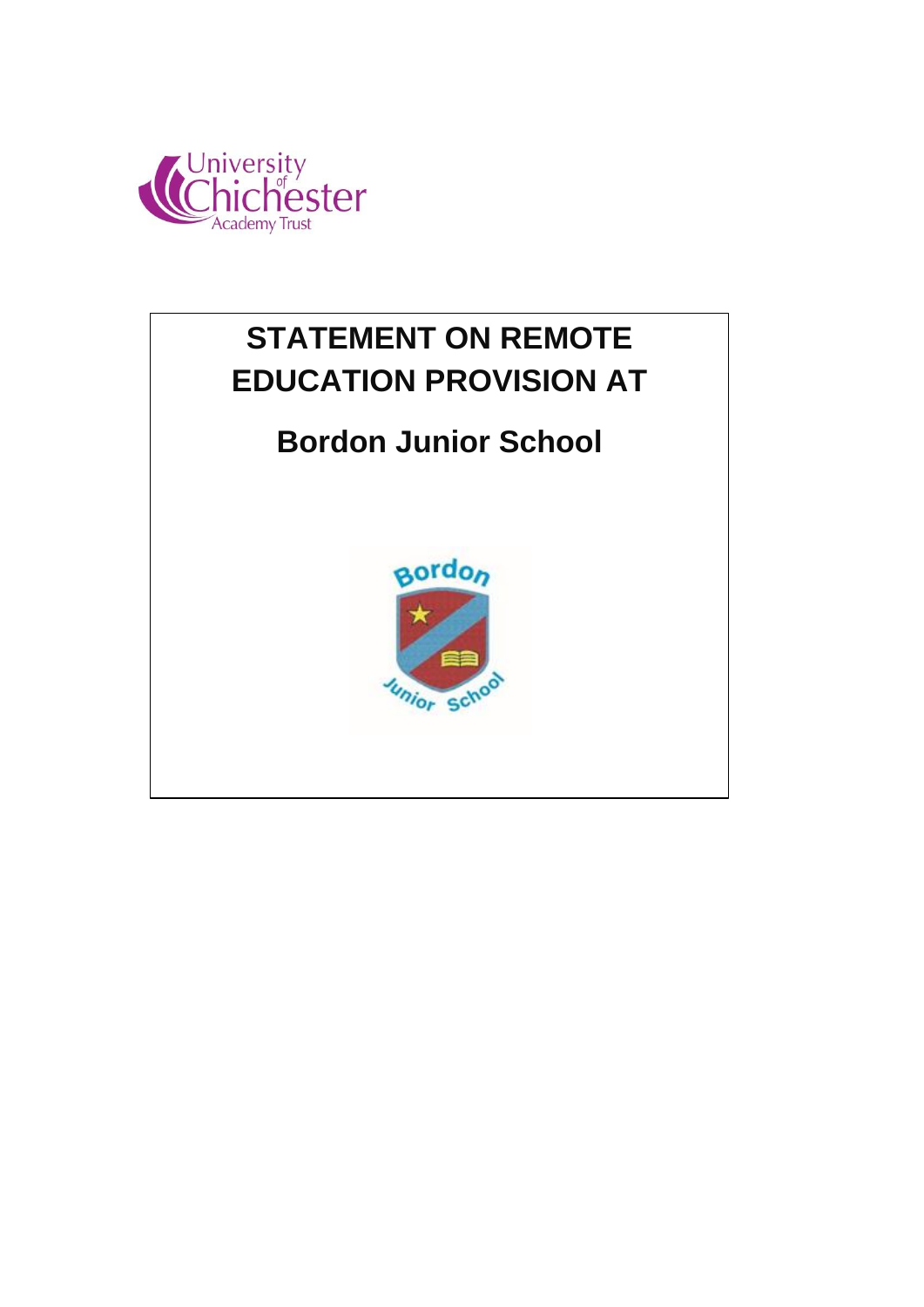## **Remote education provision: information for parents**

Each school in The University of Chichester Academy Trust follows a Remote Learning Policy which you can find on our website. This is a summary of that policy for parents.

We aim to provide high-quality remote education for children both in and out of school. This can consist of learning which is:

**BLENDED**– Children's learning involves electronic and online media as well as face-toface teaching. It can take place in and/or out of school.

**FLIPPED** – Instructional content delivered online from another place. This could be a teacher in another class or who is at home self-isolating.

**REMOTE** – Carried out without physical attendance by the pupil and/or teacher using technology.

This leaflet focuses on REMOTE provision your child may have to access because they are:

- Self-isolating following close-contact with an infected individual
- Self-isolating because they have symptoms of COVID-19 and/or have tested positive but are well enough to undertake school work
- Not able to attend school because of an unplanned closure (snow, technical issues, staff illness)

#### **What should my child expect from immediate remote education in the first day or two?**

Your child's teacher will make initial contact to discuss expectations. They will be able to access work straightaway through Teams and full remote education will be available from the  $2<sup>nd</sup>$  dav.

#### **What curriculum will my child be following?**

We will cover enough of the core learning planned for school to minimise the risk of your child falling behind.

Depending on the length of the expected absence, you may find the following subjects are different or may not be covered, but we will make sure you catch up on return:

Areas within certain curriculum subjects where specialist equipment is needed e.g. Music, Art, Science.

PE activities will be provided that may need extra space although we are trying to focus on 'on the spot' exercises.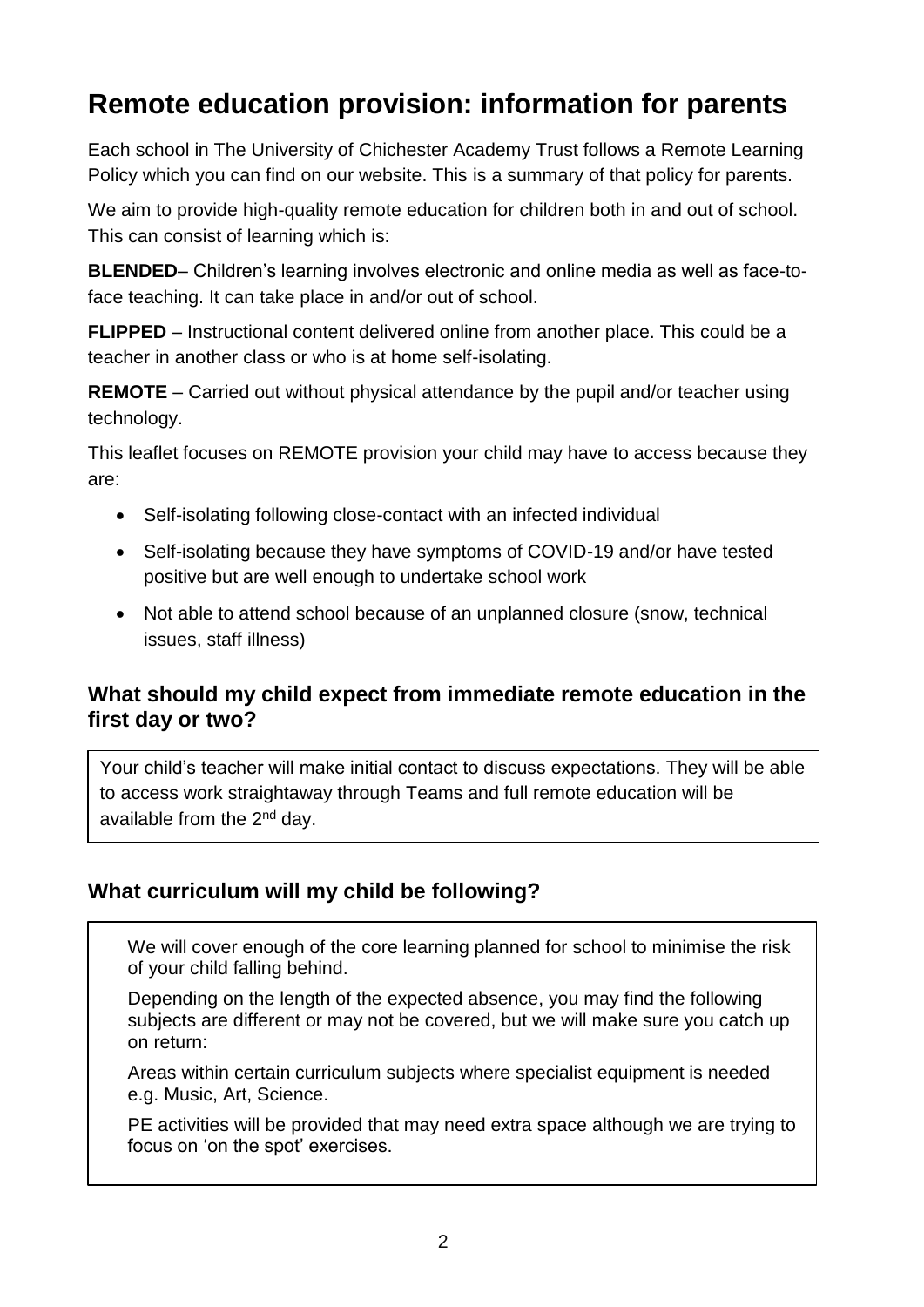## **Remote teaching and study time each day**

#### **How long can I expect work set by the school to take my child each day?**

We expect that remote education (including remote teaching and independent work) will take pupils broadly the following number of hours each day:

| Primary school-aged pupils |  |
|----------------------------|--|
|----------------------------|--|

### **Accessing remote education**

#### **How will my child access any online remote education you are providing?**

You should be familiar with the platform we use to provide our remote curriculum. If you aren't, do make sure you get the details of how to access it before you may need it: **Microsoft Teams**

Every pupil has their own Microsoft Teams account. This enables them to access and turn in the work as well as receive feedback from their teacher.

Teams also gives them access to their teacher and classmates.

Support can be found on the school website [www.bordonjuniorschool.com/covid-19](http://www.bordonjuniorschool.com/covid-19)

#### **If my child does not have digital or online access at home, how will you support them to access remote education?**

We know lots of families do not have access to suitable devices or broadband. If this applies to you and we haven't helped you yet, do get in touch as we may be able to offer you support in the following ways:

Free SIM cards to get you an internet connection

Loan of laptops or tablets

It is not possible to provide paper copies of the work that is on Teams as it includes direct teaching and interactive activities. As a last resort, we can provide some paper workbooks for English and maths.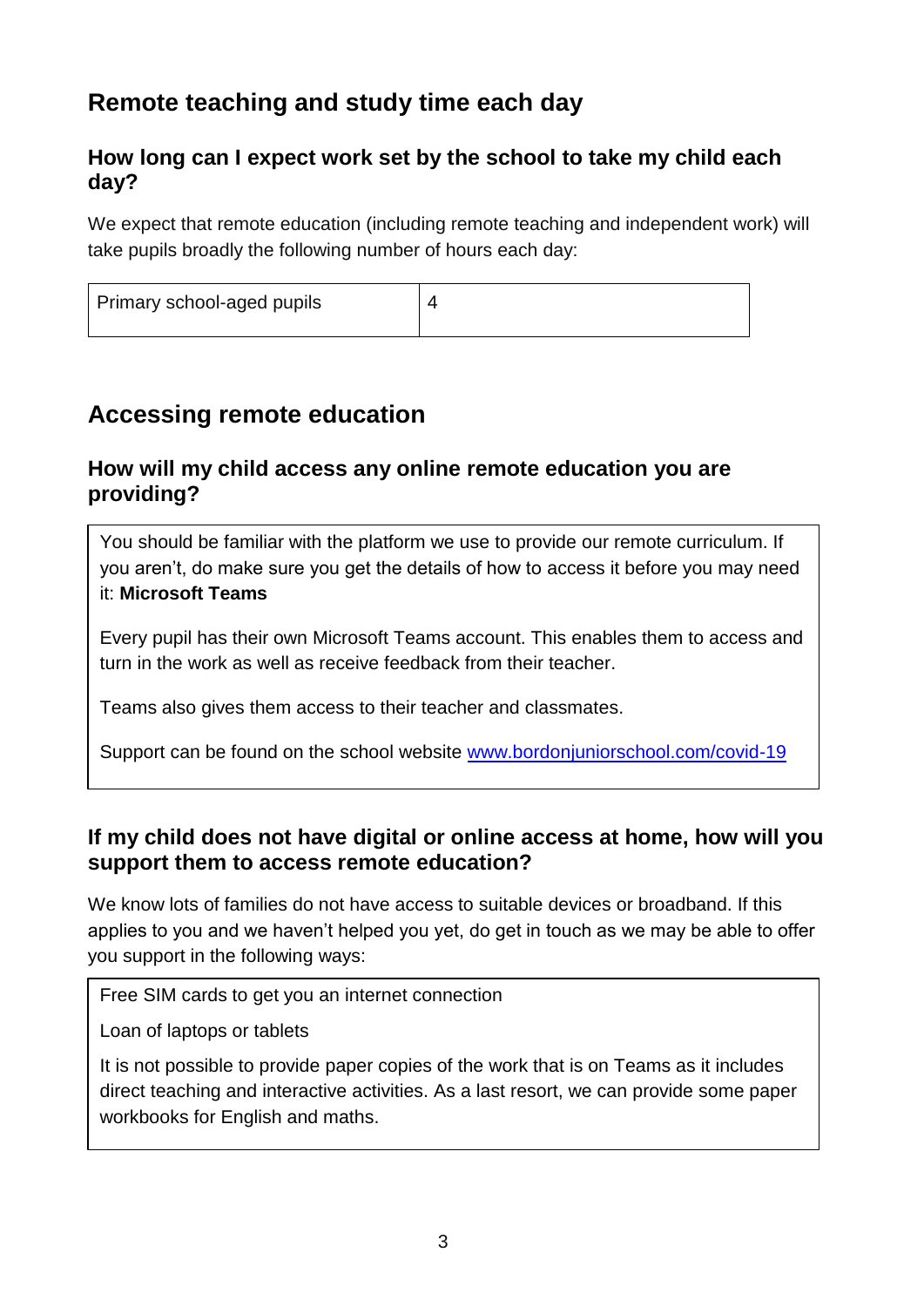#### **How will my child be taught remotely?**

We use a combination of the following approaches to teach pupils remotely:

Recorded lessons from our teachers

A range of tasks for your child to complete to develop their knowledge and understanding

Group or individual catch-up sessions online where your child can talk to the teacher about their learning

Materials on the internet for your child to access independently, for example videos, quizzes, articles or games.

## **Engagement and feedback**

#### **What are your expectations for my child's engagement and the support that we as parents and carers should provide at home?**

Set up the accounts in advance, so they are ready when you need them

Talk to us in advance if you need support with devices/internet

Arrange a space in your home which gives your child the best possible chance of remaining attentive during learning activities

Check the instructions for each day in advance, so your child is prepared for the activities

If there are sessions for your child to engage with their teacher, set a reminder so you can help them access it

Talk to your child about their learning, particularly taking time to read every day with your child

Support your child's day to ensure they have regular breaks, fresh air, exercise and healthy snacks

Keep an eye on your child's online activity so you can be assured they are safe and happy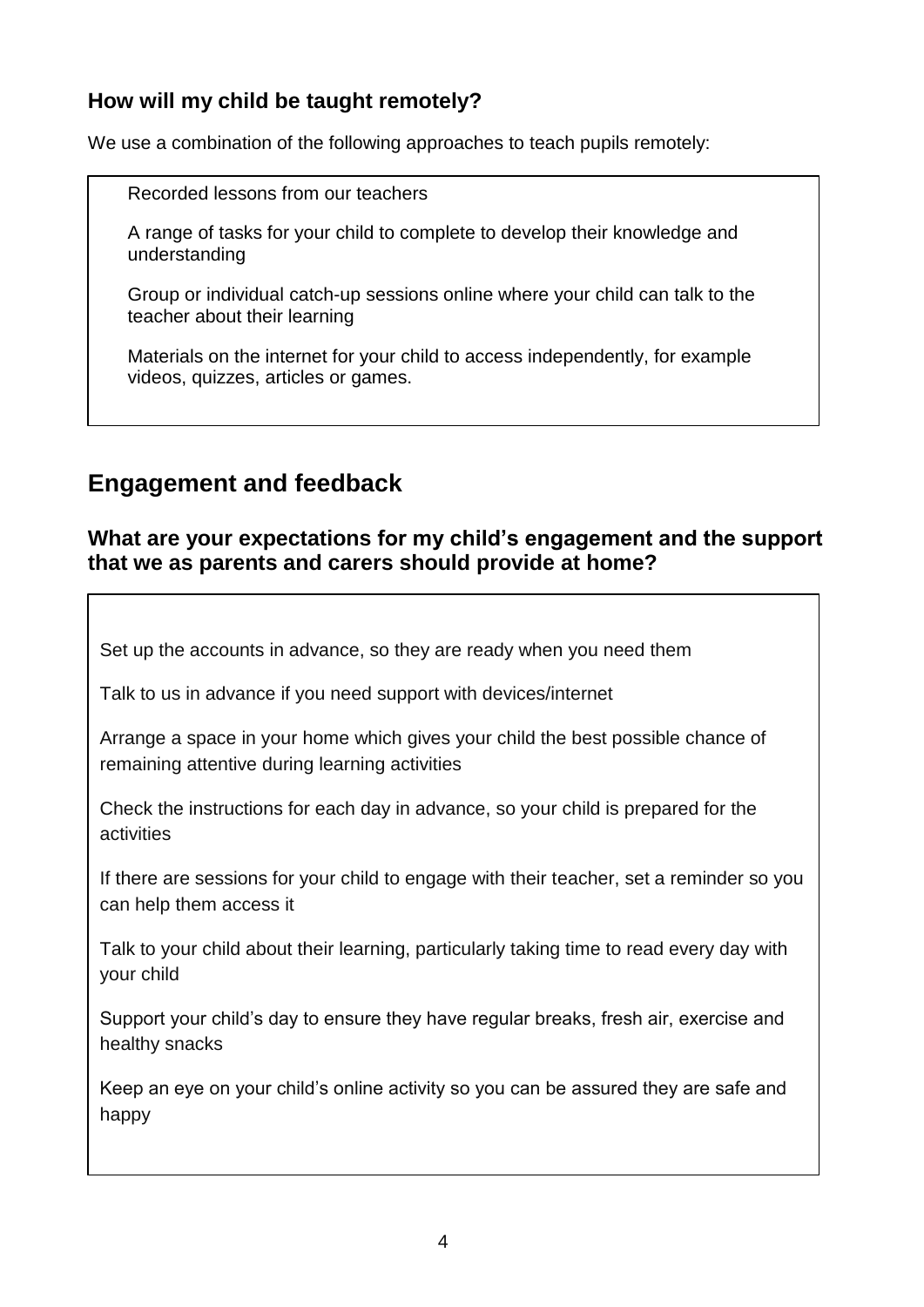#### **How will you check whether my child is engaging with their work and how will I be informed if there are concerns?**

We will check pupils' engagement with remote education through the analytics in Teams and by keeping a record of the frequency of contact with the teacher as well as work completed and a judgement on the level of engagement.

These are reviewed weekly by senior staff.

Where engagement is a concern, we will email or call parents and carers to discuss how we can help. We will also make direct contact with the pupil through Teams or, with the parents help, by telephone.

#### **How will you assess my child's work and progress?**

Feedback can take many forms and may not always mean extensive written comments for individual children. For example, whole-class feedback or quizzes marked automatically via digital platforms are also valid and effective methods, amongst many others. Our approach to feeding back on pupil work is as follows:

We will assess the work pupils are asked to turn in daily and provide feedback through Teams. Feedback comments will often follow the TAG pattern:

- Tickled Pink what the teacher really liked
- Ask a question to encourage reflection and increase understanding
- Green for growth what else could be done to further improve learning

There are daily opportunities to discuss the work with the teacher through the chat and the live sessions.

A range of techniques are used, where appropriate, to automatically mark the work giving instant feedback. Some of these provide clear information to the teacher so that can assess the level of understanding.

The collection of information is used to assess pupils' progress against the expected curriculum.

## **Additional support for pupils with particular needs**

#### **How will you work with me to help my child who needs additional support from adults at home to access remote education?**

We recognise that some pupils, for example some pupils with special educational needs and disabilities (SEND), may not be able to access remote education without support